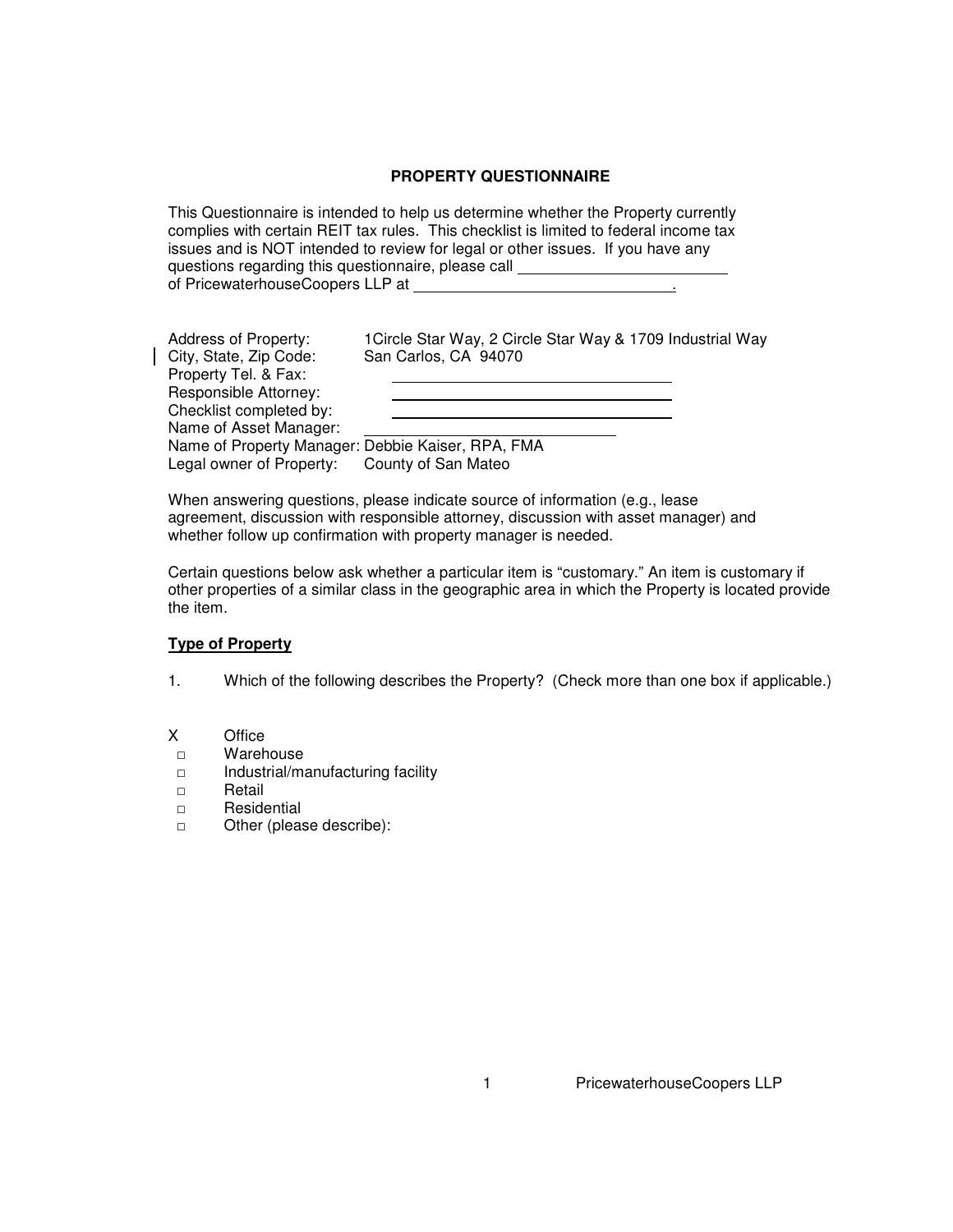#### **Tenants**

2. Is any space at the Property leased to any non-commercial tenants (*i.e.*, residential tenants)?

□ YES X NO

### **Property Manager**

3. (a) Does any entity other than the Property Manager manage the Property or any portion of the Property? If yes, please identify such entity:

□ YES X NO

Name of Manager: \_\_\_\_\_\_\_\_\_\_\_\_\_\_\_\_\_\_\_\_\_\_\_\_\_\_

## **IF THE ANSWER TO QUESTION 3(a) IS NO, PLEASE SKIP TO QUESTION 3(c).**

(b) Is the Manager related to Owner ( the Company) or to any shareholder of the Company in any way? If yes, please explain the nature and extent of the relationship.

□ YES □ □ NO

Explain:

(c) Will there be any arrangements pursuant to which the Property Manager refunds, rebates or otherwise provides any credit with respect to its fee relating to the Property to the Company? If yes, please explain.

□ YES X NO

Explain:

(d) Will the Company employ any on-site personnel at the Property? If yes, please name such person(s) and describe their general duties.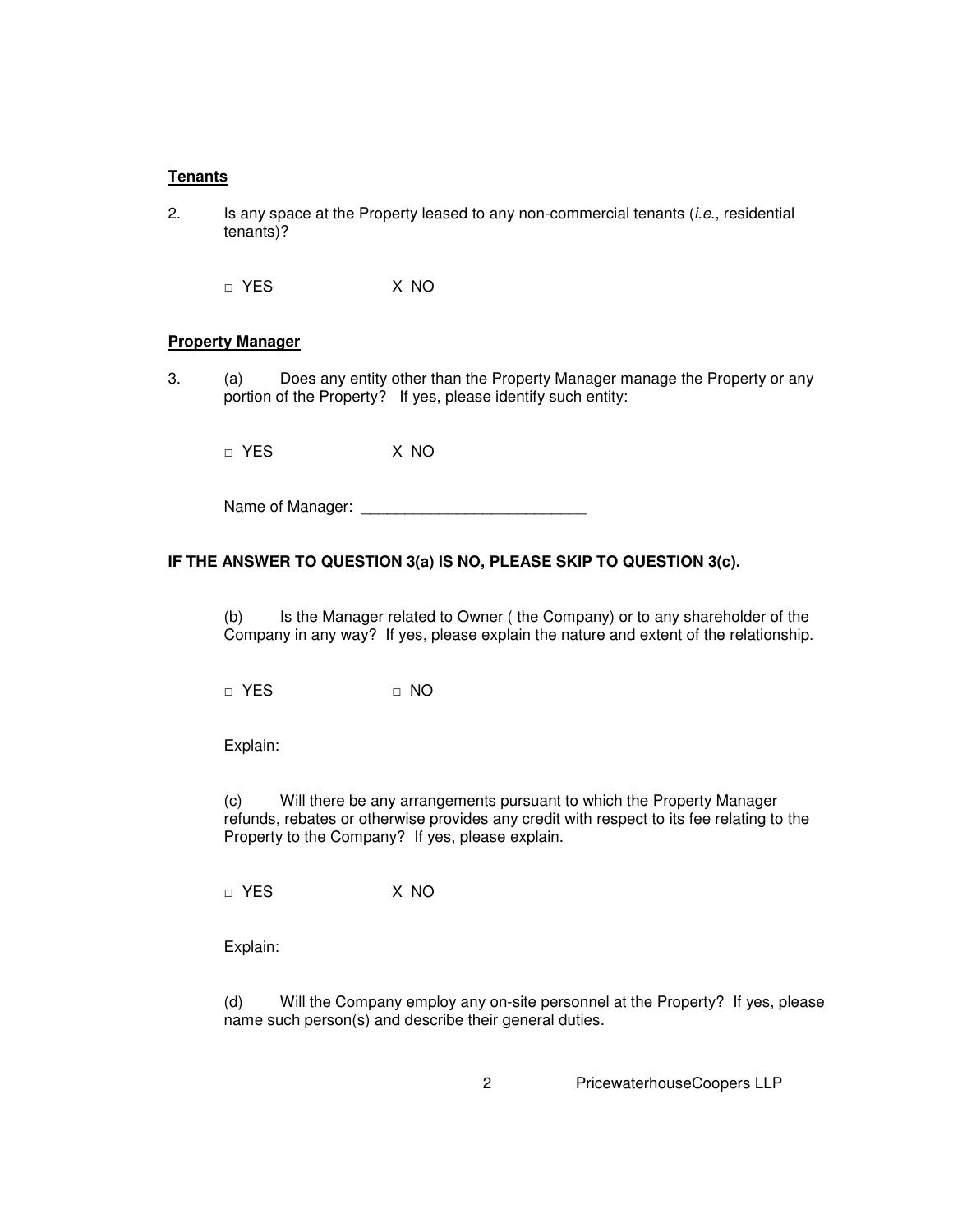□ YES X NO

Explain:

### **Rents**

4. (a) Will any lease in connection with the Property provide for any rental payments based upon the net income or profits of the tenant<sup>1</sup> or that are contingent in any respect, other than rental payments that vary (i) as a percentage or percentages of the tenant's gross receipts or sales, or (ii) because of "escalation clauses"? If yes, please explain.

□ YES X NO

Explain:

(b) If any lease in connection with the Property provides for any rental payment based on gross receipts or gross sales of a tenant, are any adjustments made to the measure of a tenant's receipts or sales for purposes of determining the amount of rental payments pursuant to any lease? If yes, please list all items that would potentially adjust the measure of receipts or sales.

□ YES □ NO X N/A

Explain:

(c) Do the terms of any lease contain "escalation clauses" other than standard escalation provisions requiring adjustments in the amount of rent due based upon changes in the consumer price index or in the costs of the Property for insurance, property taxes or maintenance expenses? If yes, please list all such items that would potentially require any adjustment under any escalation clause.

□ YES □ NO X N/A

List:

 $\overline{a}$ 

<sup>1</sup> Responses to any questions about leases or tenants should take into account, where applicable, the effect of any subleases and sub-tenants.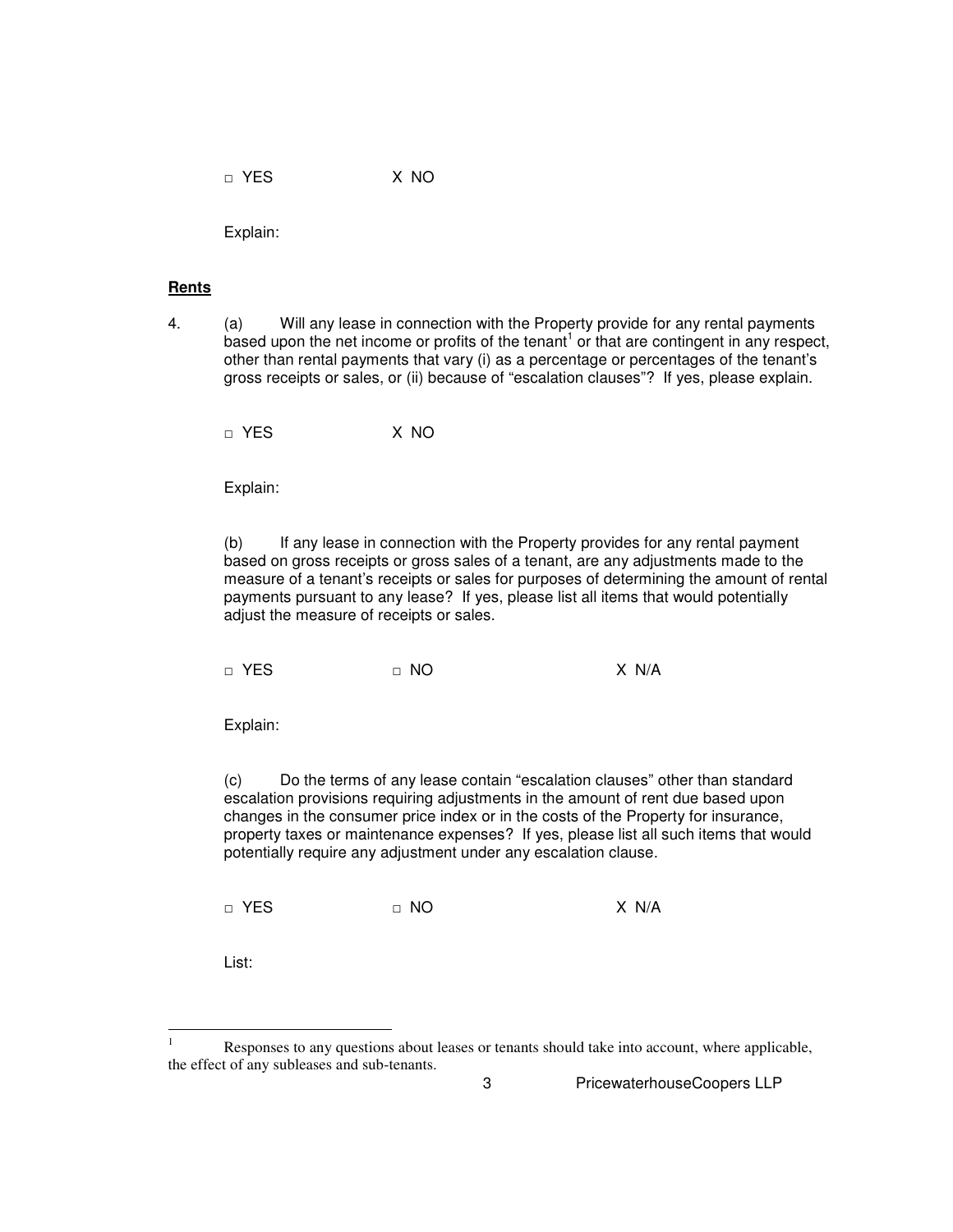(d) In connection with leases of the Property, is any tenant entitled to receive any economic incentives (e.g., "free" or reduced rent, tenant improvement allowances, etc.) from the Company? If yes, please explain.

X YES □ NO

Explain: Tenant Improvement Allowances as stipulated in the leases and Free Rent for Building 2 thru May, 31, 2014

(e) Are the terms of all lease payments and formulas customary, and do these provisions conform with normal business practice? If no, please explain which provisions are not customary, or do not conform with normal business practice.

X YES □ NO

Explain:

(f) Are any rents received from a tenant who is a related party to the Company (i.e., where the Company owns a 10% or greater direct or indirect interest in the tenant)?

□ YES X NO

Explain:

#### **Payments other than Rents**

5. (a) Are there any other payments to and from tenants that do not constitute "additional rent" under the terms of the lease (e.g., loans, allowances, other reimbursements, financial considerations in the event of any defaults, etc.)?

□ YES X NO

Explain:

(b) Are there any remedies on default of rents, including financial considerations?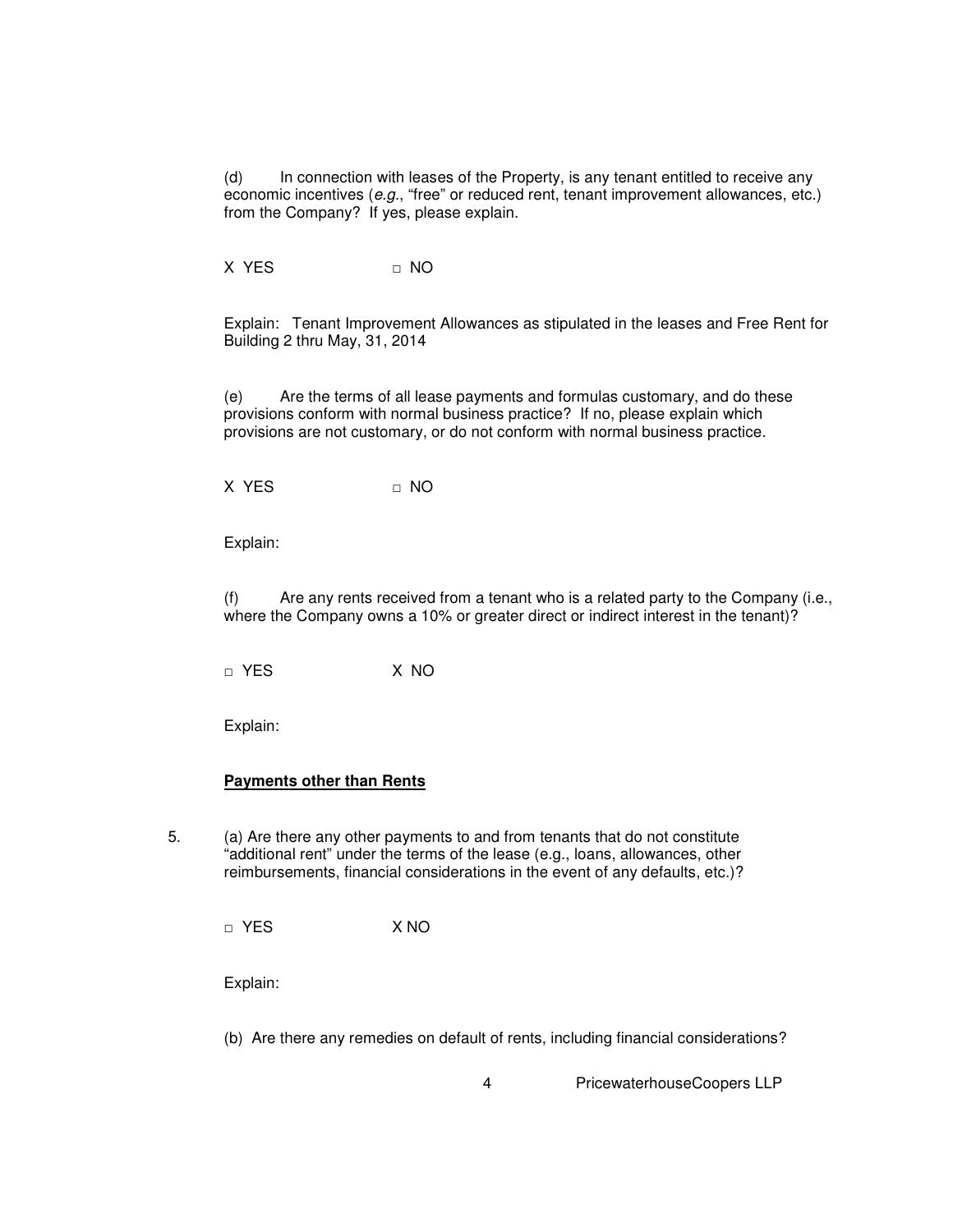$X$  YES  $\Pi$  NO

Explain: See ¶17 Defaults; Remedies

## 6. (a) Are there any subleases?

□ YES X NO

Explain:

(b) If there is any sublease, does the Company share in the profit from subleasing?

□ YES □ NO

Explain:

### **Personal Property**

7.  $(a)$  Is any personal property (e.g. furniture, equipment, any non-affixed decorations etc.) leased to tenants by the Property?

□ YES X NO

(b) If the answer to question  $7(a)$  is yes, does the Property own the personal property, or is it owned by a third party?

□ PROPERTY □ THIRD PARTY X N/A

(c) If the personal property provided by a third party, does the Property receive any markup, referral fee or other payment relating to the furnished apartments? If yes, please explain.

| □ YES | $\Box$ NO | X N/A                      |
|-------|-----------|----------------------------|
|       |           | PricewaterhouseCoopers LLP |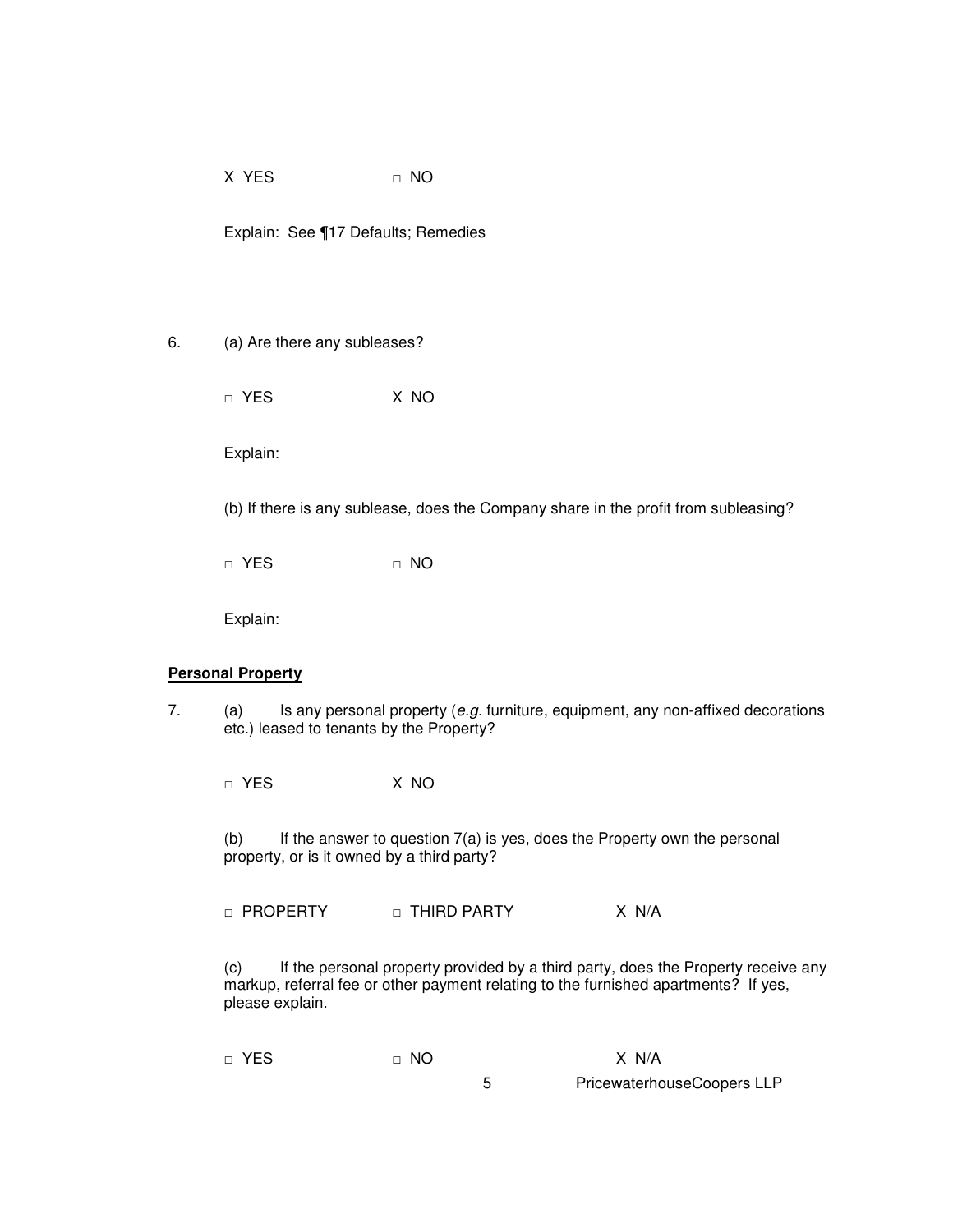(d) Is the percentage of the total rent attributable to the personal property more than 15 percent of the total rent payable under the lease that is attributable to both real and personal property?

□ YES □ NO X N/A

#### **Tenant Improvements**

8. (a) Are there any arrangements for the Property to directly or indirectly provide architectural, construction or engineering services to any tenant at the Property (e.g., "building-out" the Property as part of lease inducements)?

X YES □ NO

## **IF THE ANSWER TO QUESTION 8(a) IS NO, PLEASE SKIP TO QUESTION 9; OTHERWISE, PLEASE ANSWER QUESTIONS 8(b) THROUGH 8(g).**

(b) Are such services only provided as an inducement to the tenant to enter into or extend a lease?

 $X$  YES  $\Pi$  NO

(c) Are such services customary? If no, please explain.

 $X$  YES  $\Pi$  NO

Explain: TI Allowance for improvements \$20.00/SF

(d) Who provides such services?

□ PROPERTY EMPLOYEES □ MANAGER X THIRD-PARTY

(e) Does the Property bear any portion of the cost or expense of providing such services to tenants? If yes, please explain.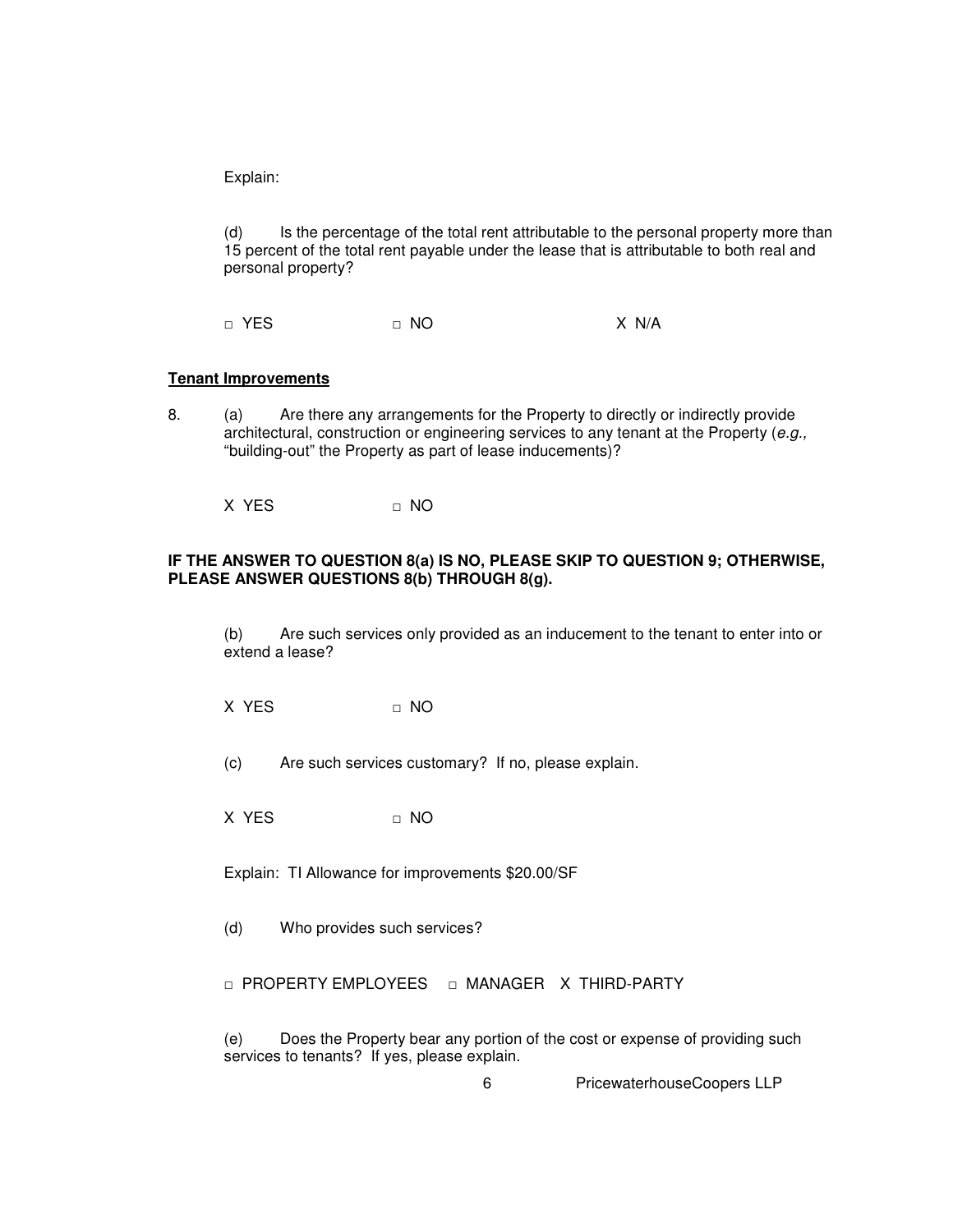□ YES NO

Explain: Allowance for improvements \$20.00/SF

(f) Does the Property derive any income  $(e.g.,\,d$  development fees) from such services? If yes, please describe.

□ YES X NO

Explain:

(g) Are charges for such services separately stated  $(e.g., a$  separate line item) by the Property?

□ YES X NO

# **Carpentry Service**

- 9. (a) If carpentry is provided, please answer the following questions :
	- (b) Please describe the service.
	- (c) Who provides the service?
	- (d) Who do the tenants contract with for the service?
	- (e) Who bills and collects fees for the service?

(f) Does the property collect any type of income or pay any expense with regard to the service?

- (g) Is any charge to tenants separately stated?
- (h) Are such services customary? If no, please explain.
	- 7 PricewaterhouseCoopers LLP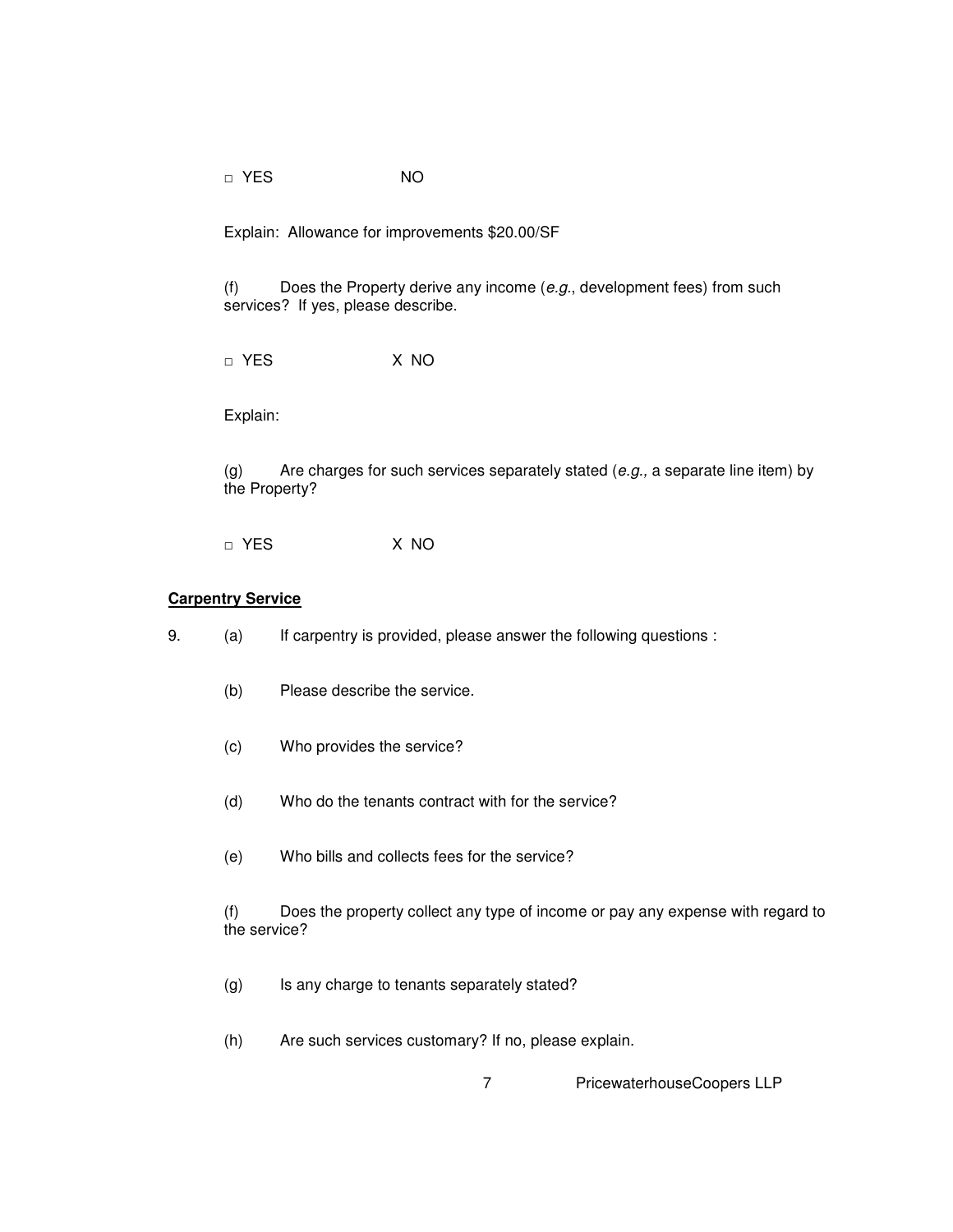## **Locksmith Service**

10. (a) If locksmith service is provided, please answer the following questions :

(b) Please describe the service.  $3^{rd}$  Party Vendor - Re-keying & supplying keys based upon Tenant Matrix of the space and Common Areas

(c) Who provides the service? Steve's Lock

(d) Who do the tenants contract with for the service? No One - Property Manager  $\overline{\text{co}}$ ntracts with 3 $\text{rd}$  party vendor

(e) Who bills and collects fees for the service? Property Manager through budget

(f) Does the property collect any type of income or pay any expense with regard to the service? Pay vendor – collect from Tenant as a part of CAM charges.

- (g) Is any charge to tenants separately stated? yes
- (h) Are such services customary? If no, please explain. Yes

### **Maintenance of Equipment**

:

- 11. (a) If maintenance of equipment is provided, please answer the following questions
	- (b) Please describe the service. HVAC & Generator Service
	- (c) Who provides the service? OCS Mechanical / Cummins

(d) Who do the tenants contract with for the service? No One - Property Manager contracts with 3<sup>rd</sup> party vendor

(e) Who bills and collects fees for the service? ? Property Manager pays vendor – collect from Tenant as a part of CAM charges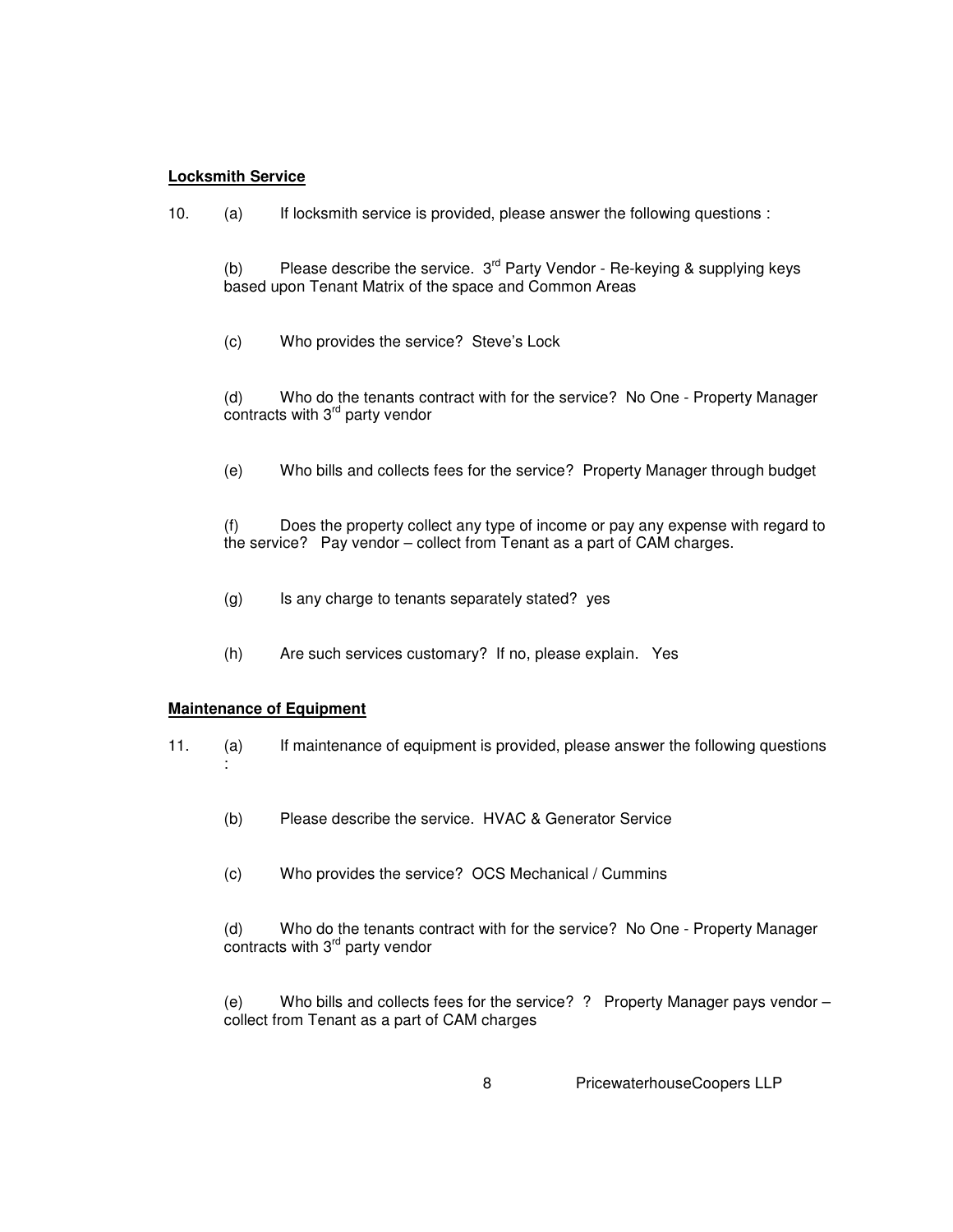(f) Does the property collect any type of income or pay any expense with regard to the service? Property holds contracts with 3<sup>rd</sup> party vendors. Pay vendors for services.

- (g) Is any charge to tenants separately stated?
- (h) Are such services customary? If no, please explain. Yes

## **Pest Control in Tenant Spaces**

- 12. (a) If pest control in tenant spaces is provided, please answer the following questions : No – Common areas only contracted to date.
	- (b) Please describe the service.
	- (c) Who provides the service?
	- (d) Who do the tenants contract with for the service?

(e) Who bills and collects fees for the service? Property holds contracts with  $3<sup>rd</sup>$ party vendors. Pay vendors for services

(f) Does the property collect any type of income or pay any expense with regard to the service?

- (g) Is any charge to tenants separately stated?
- (h) Are such services customary? If no, please explain.

#### **Garbage Removal**

- 13. (a) If garbage removal is provided, please answer the following questions :
	- (b) Please describe the service. Regular Refuse Pick Ups
	- (c) Who provides the service? Recology
		- 9 PricewaterhouseCoopers LLP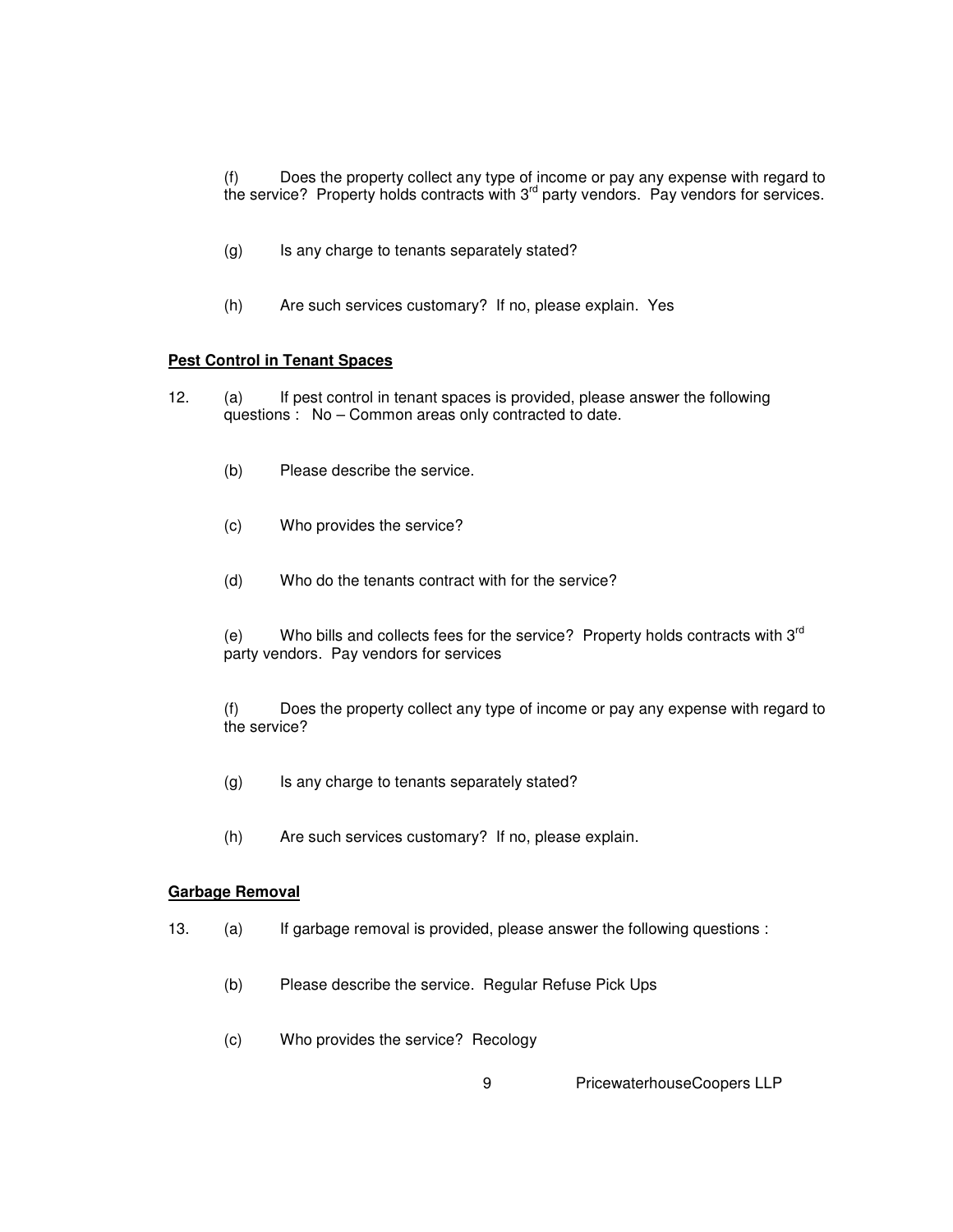(d) Who do the tenants contract with for the service? No One - Property Manager contracts with 3<sup>rd</sup> party vendor

(e) Who bills and collects fees for the service?

(f) Does the property collect any type of income or pay any expense with regard to the service?

- (g) Is any charge to tenants separately stated?
- (h) Are such services customary? If no, please explain.

### **Landscaping**

- 14. (a) If landscaping is provided, please answer the following questions :
	- (b) Please describe the service. Regular Landscape Maintenance
	- (c) Who provides the service? Jensen
	- (d) Who do the tenants contract with for the service?
	- (e) Who bills and collects fees for the service?

(f) Does the property collect any type of income or pay any expense with regard to the service?

- (g) Is any charge to tenants separately stated?
- (h) Are such services customary? If no, please explain.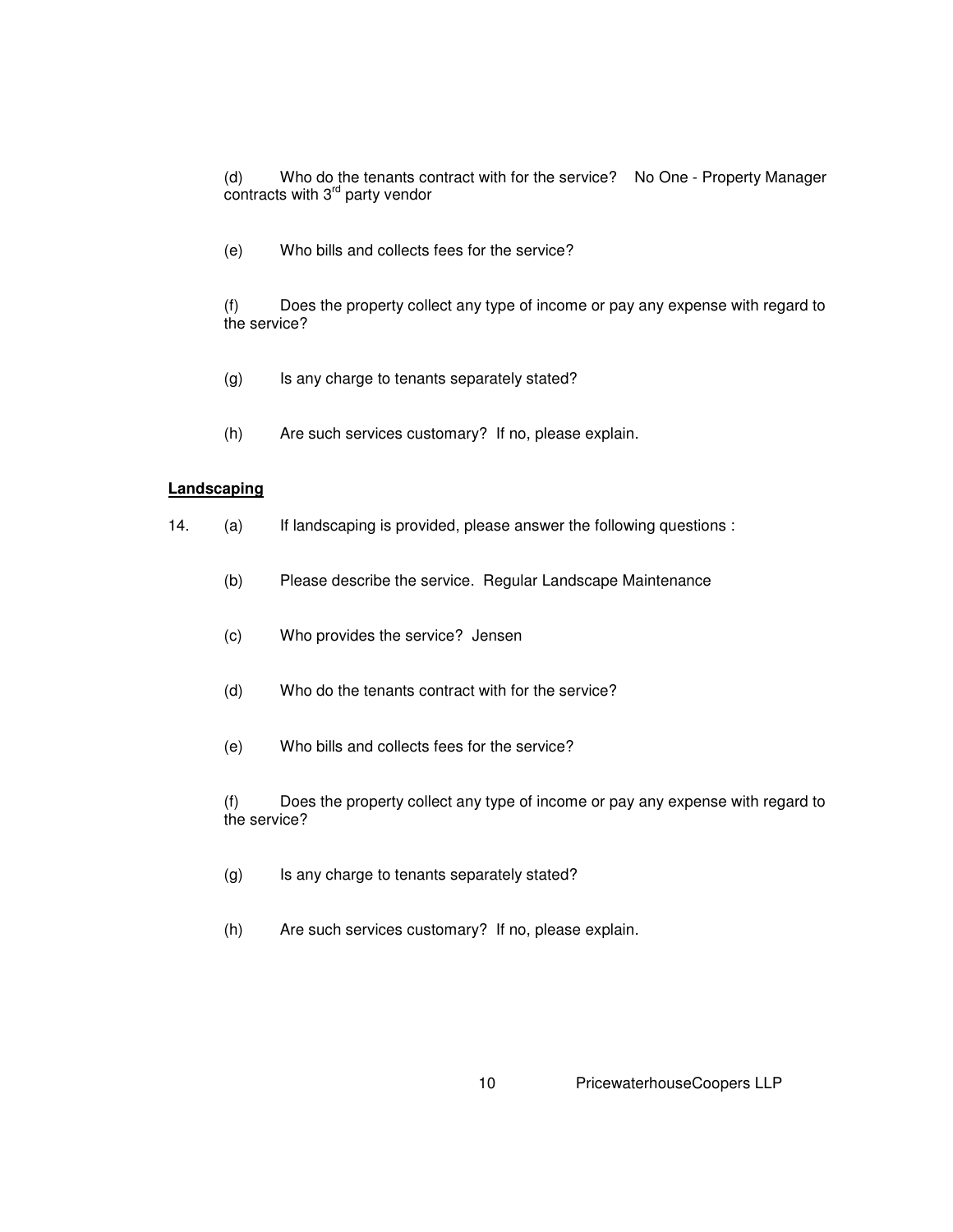#### **Utilities**

15. (a) Please indicate the utility services provided or paid for by the Property or otherwise included in a tenant's rent:

X Electric X Gas X Water □ Telephone or Telecommunications X Heat/Air cond. X Sewage □ Facsimile □ Internet □ Other (please describe):

(b) Is the provision of each of these utility services to tenants customary? If no, please list any utility services that are not typical and customary.

X YES □ NO □ N/A

List:

(c) Are tenants charged by the Property for all such utility services? If no, please explain which services are provided at no charge, and whether this is customary.

 $X \text{ } Y \text{ } ES$   $\qquad \qquad \cap \text{ } NO$   $\qquad \qquad \cap \text{ } N/A$ 

Explain:

(d) If any tenant is charged by the Property for any utility service, is the tenant billed without any fee, income, profit or other markup over the cost to the Property? If no, please explain.

X YES □ NO □ N/A

Explain:

(e) Does the Property derive any income from any utility provider at the Property? If yes, please explain.

□ YES X NO □ N/A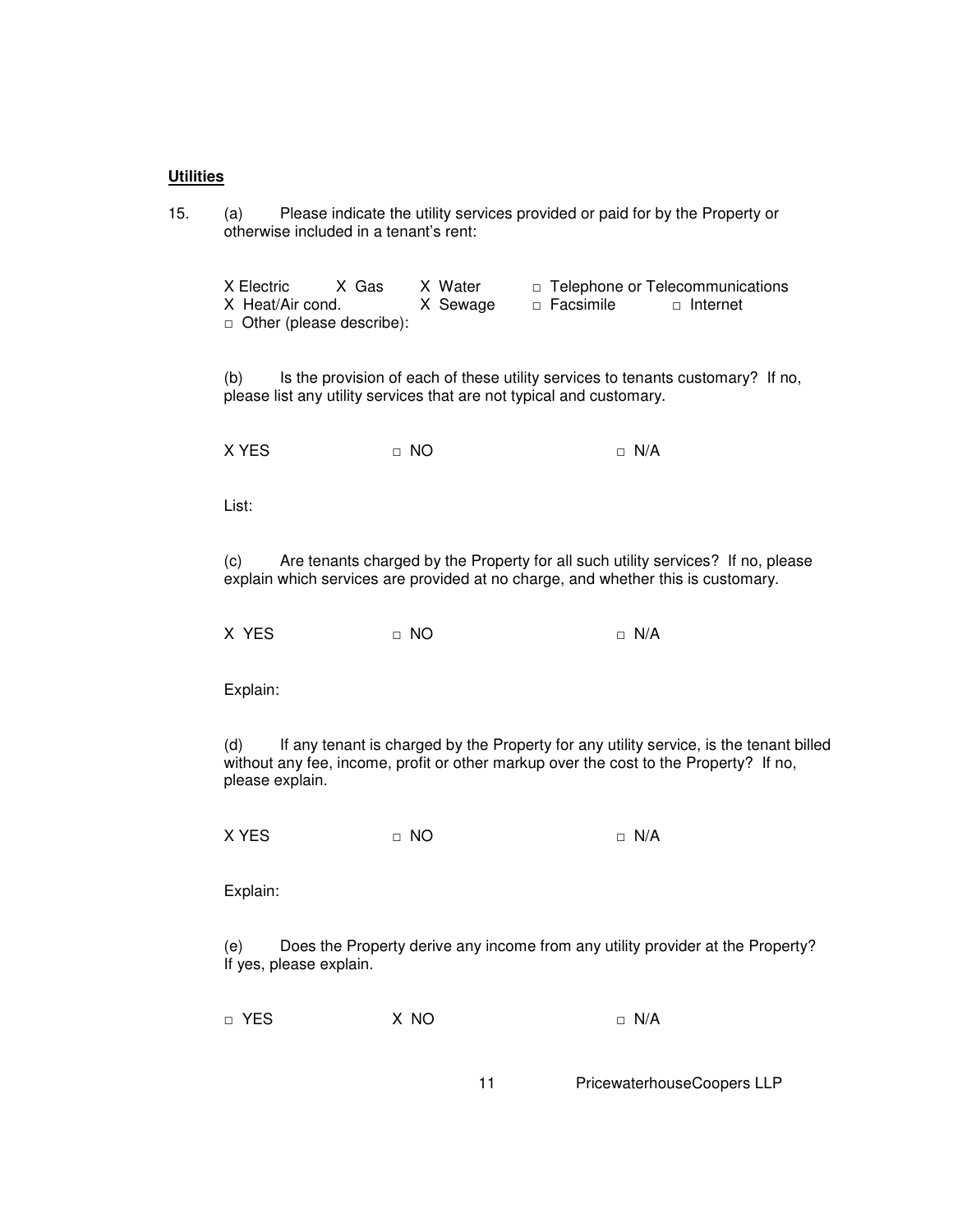### **Payphone, Vending and Miscellaneous**

16. (a) Are pay telephones or vending (e.g., soda, cigarette, candy, etc.) machines or ATMs provided at the Property?

□ YES X NO □ N/A

## **IF NO PAY TELEPHONES, VENDING MACHINES OR ATMs ARE PROVIDED, SKIP TO QUESTION 17. OTHERWISE, PLEASE ANSWER QUESTIONS 16(b) THROUGH 16(e).**

(b) Is the provision of such pay telephones, vending machines or ATMs customary? If no, please explain.

 $\Box$  YES  $\Box$  NO

Explain:

(c) Does the Property own the pay telephones, vending machines and ATMs, or are these items provided by a third party?

□ PROPERTY □ THIRD-PARTY

(d) If pay telephones, vending machines or ATMs are provided or operated by a third-party supplier, does that person pay the Property any rent, fee, or any other amount?

□ YES □ NO

(e) If the answer to question  $16(d)$  is yes, is such amount fixed or based upon a percentage of gross receipts? If it is not fixed or based upon a percentage of gross receipts, please explain.

□ YES □ NO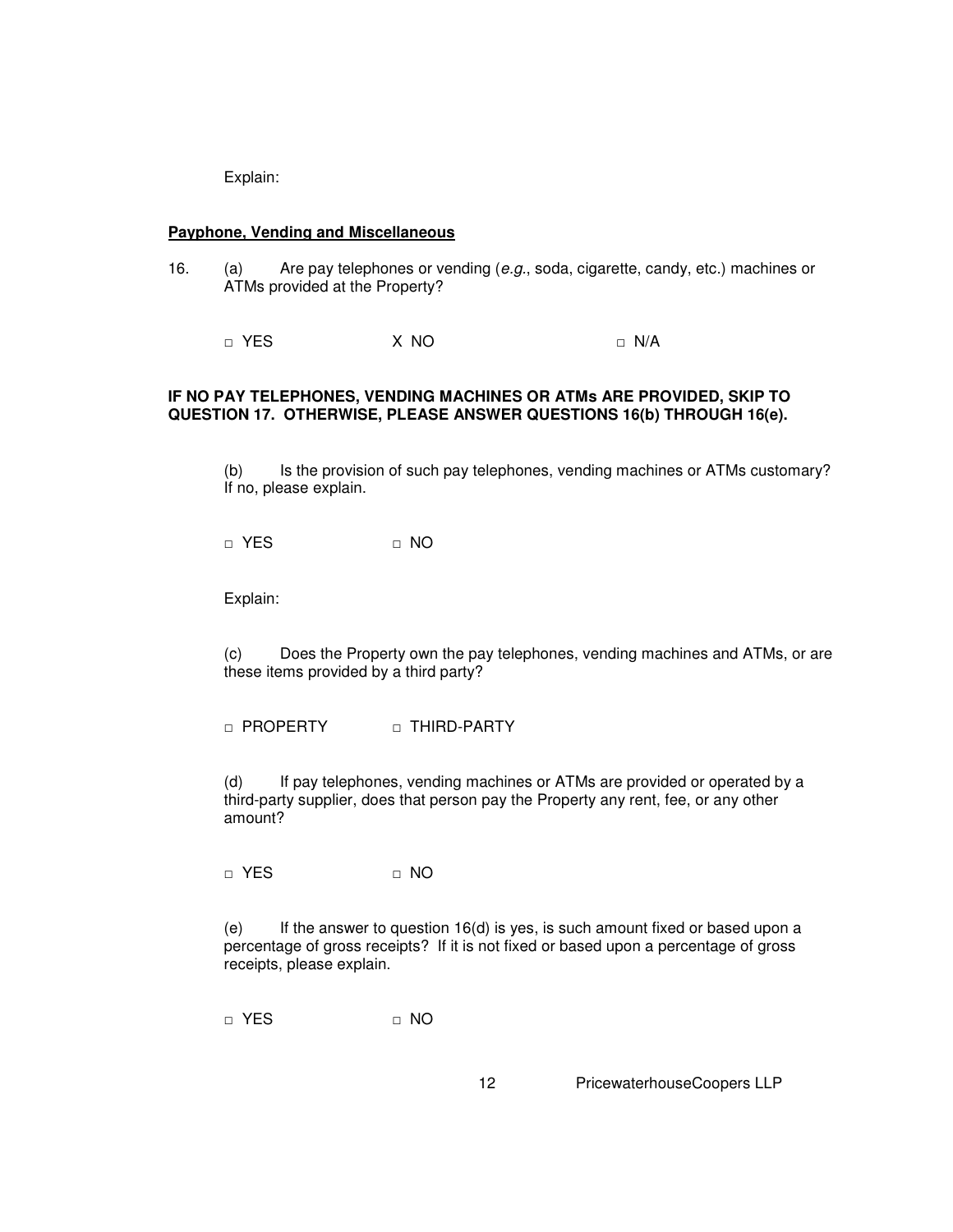(f) Does the Property bear any portion of the third-party supplier's costs or expenses? If yes, please explain the arrangement.

□ YES □ NO □ N/A

Explain:

(g) Are charges for the provision of pay telephones, vending machines or ATMs separately stated (e.g., a separate line item) by the Property?

□ YES □ NO

## **Parking**

- 17. (a) Please check any of the following that describes the parking provided at or with respect to the Property. (Check more than one box if applicable.)
	- X No parking provided
	- X Open lot / no gated entry
	- □ Open lot / gated entry
	- X parking garage
	- X Specific spaces (or group of spaces) reserved or preferential parking for tenant(s) or their employees
	- □ Cashier/parking lot attendant on duty
	- □ Valet parking available
	- $\Box$  Parking security guard on duty

## **IF NO PARKING IS PROVIDED, SKIP TO QUESTION 18. OTHERWISE, PLEASE ANSWER QUESTIONS 17(b) THROUGH 17(l).**

(b) Are the parking arrangements at the Property customary? If no, please explain.

X YES □ NO

Explain: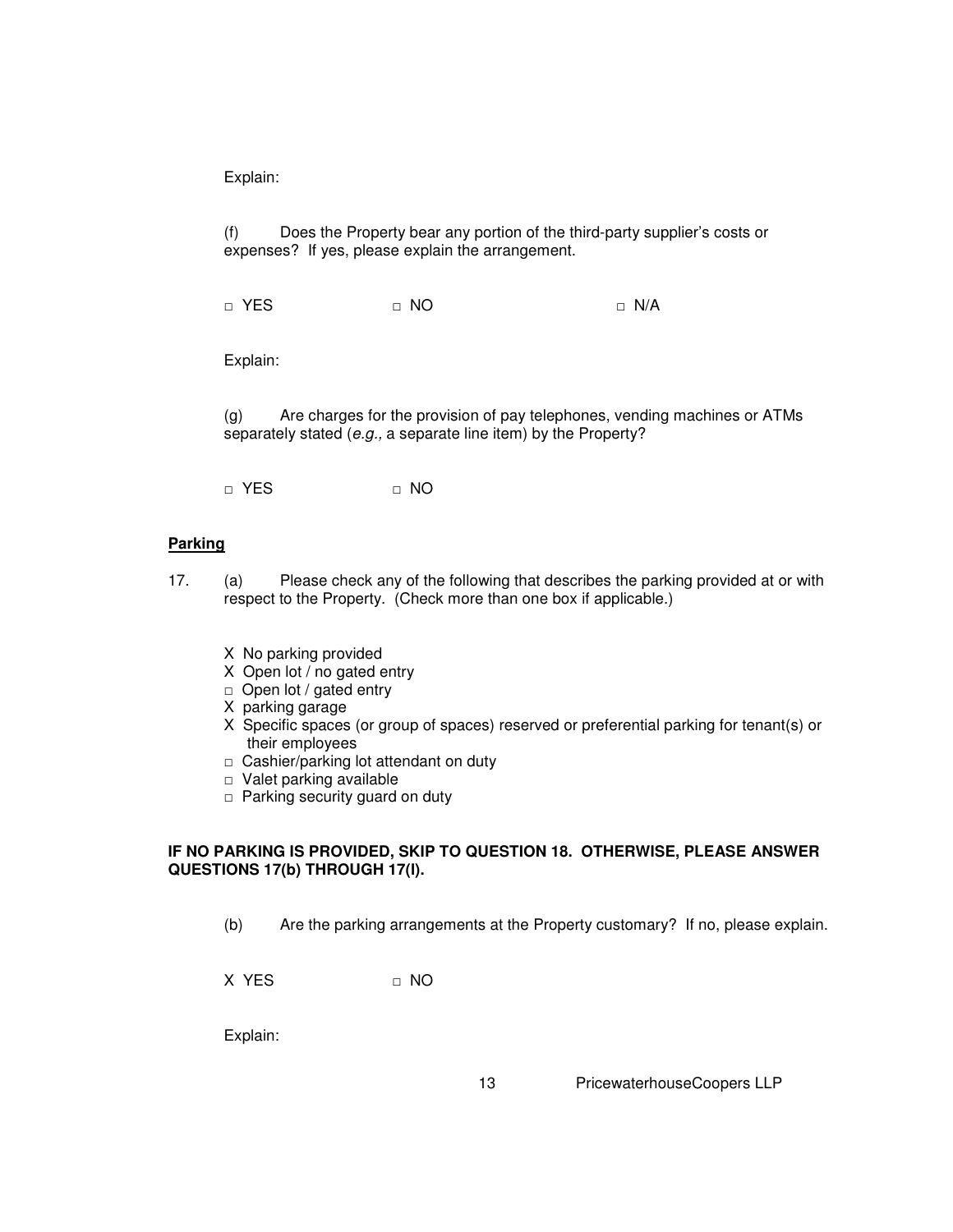(c) Is all parking at or with respect to the Property available to tenants (or to their or employees or guests) without separate charge and only on an unreserved basis (i.e., no tenant is assigned particular space(s)), other than valet parking services (as described in response to question 17(d) below) or reserved parking for handicapped persons? If no, please explain the parking arrangements.

X YES □ NO

Explain: There are a few Reserved parking spaces in front of Building One for Tenant **Executives** 

(d) For those persons who pay to park at the Property, please indicate the period of time, if any, for which their parking privileges are generally valid (e.g., hourly, daily, monthly, etc.).

Duration:

(e) Please describe any reserved parking arrangements, other than reserved parking for handicapped persons.

□ N/A

Describe:

(f) Do Tenants or their employees receive preferential parking privileges? If yes, please explain.

□ YES □ NO

Explain: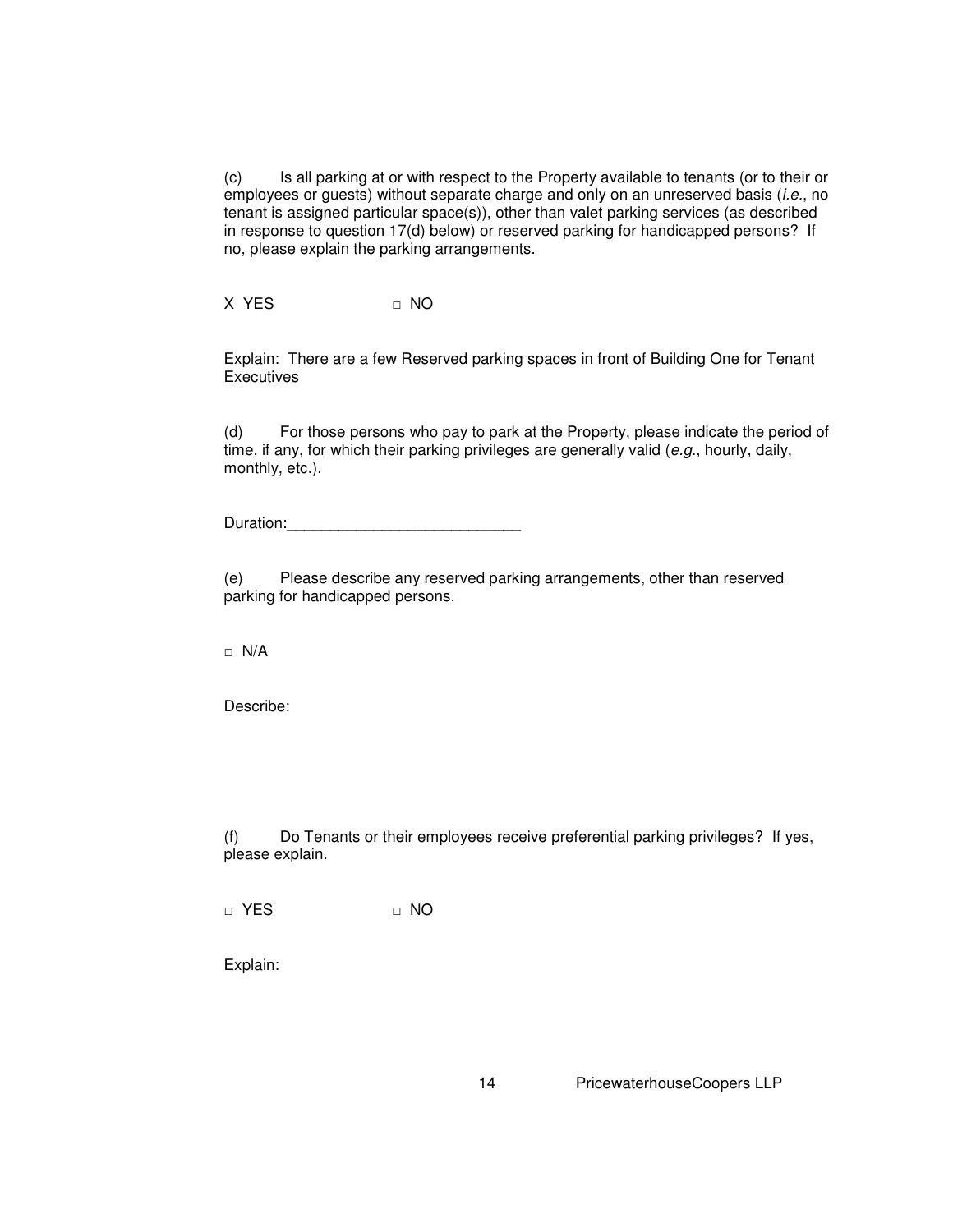$(g)$  Are there any attendants or are any additional related services provided  $(e.g.,)$ valet parking, security, car wash)? If yes, please describe the functions of such person(s) and the nature of such services (including any services indicated in response to question 17(a)). In addition, please indicate whether any such services are customary.

□ YES □ NO

Explain:

(h) Is there a person or entity (an "Operator") that either operates the parking facilities or provides related services?

□ YES □ NO

## **IF THE ANSWER TO QUESTION 17(h) IS NO, PLEASE SKIP TO QUESTION 18; OTHERWISE, PLEASE ANSWER QUESTIONS 17(i) THROUGH 17(m).**

(i) Is the Operator:

□ PROPERTY EMPLOYEES □ MANAGER □ THIRD-PARTY

(j) Please briefly explain the manner in which the Operator is compensated for its role in providing parking (e.g., fixed fee, percentage of gross parking revenues, etc.).

Explain:

(k) Does the Property bear any portion of the Operator's costs or expenses? If yes, please explain the arrangement.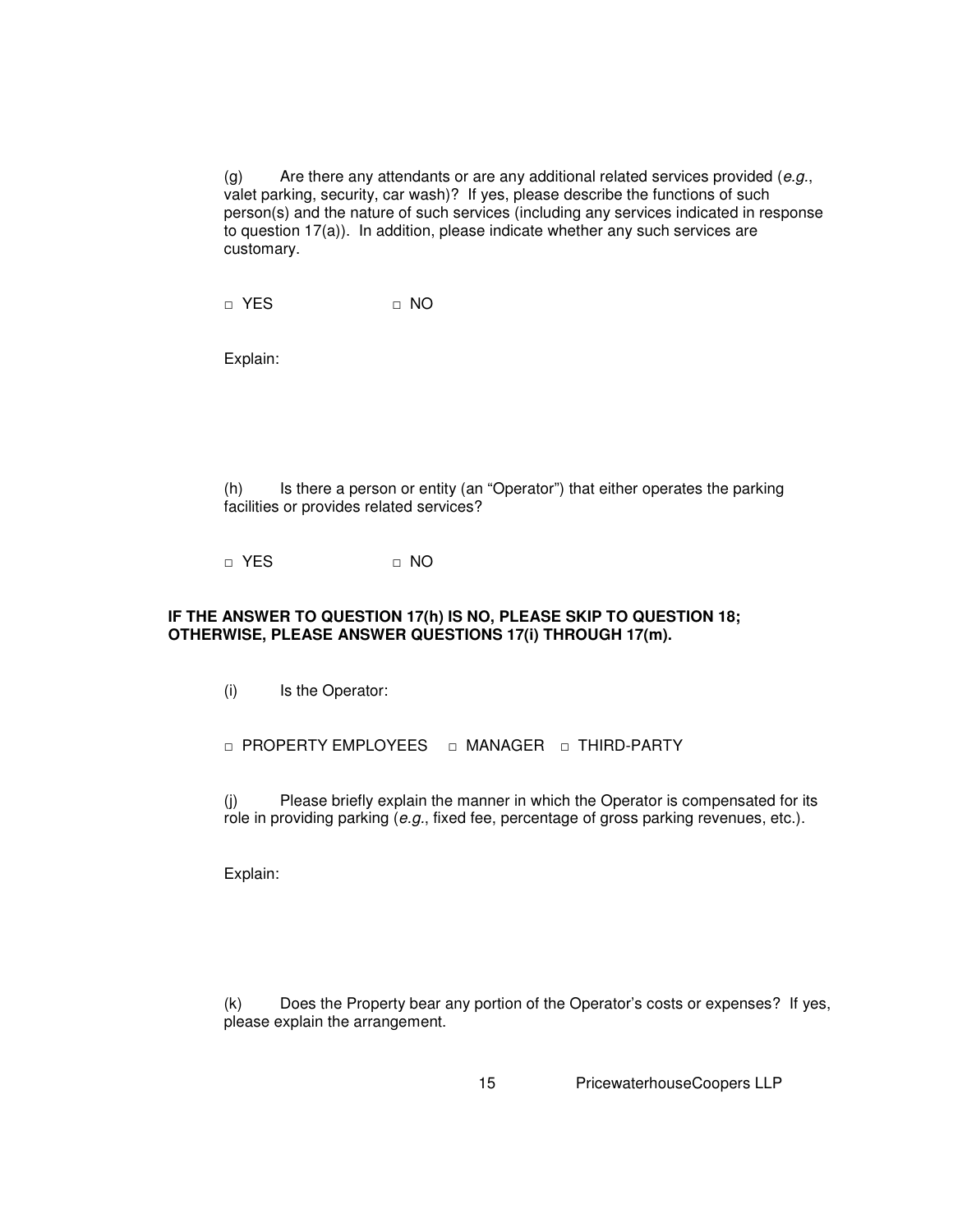□ YES □ NO

Explain:

(l) Do any of the Property or the Company derive any income from the Operator or from any parking charges? If yes, please explain.

□ YES □ NO

Explain:

(m) Are charges for parking services separately stated  $(e.g., a$  separate line item) by the Property?

□ YES □ NO

#### **Security**

18. (a) Does the Property directly or indirectly provide security services to individual tenants? Answer no if the security services are provided for the Property as a whole or its common areas, and not for individual units, offices or tenants.

□ YES X NO TENANT CONTRACTS DIRECTLY

### **IF THE ANSWER TO QUESTION 18(a) IS NO, PLEASE SKIP TO QUESTION 19; OTHERWISE PLEASE ANSWER QUESTIONS 18(b) THROUGH 18(g).**

(b) Is the provision of such security services customary? If no, please explain.

□ YES □ NO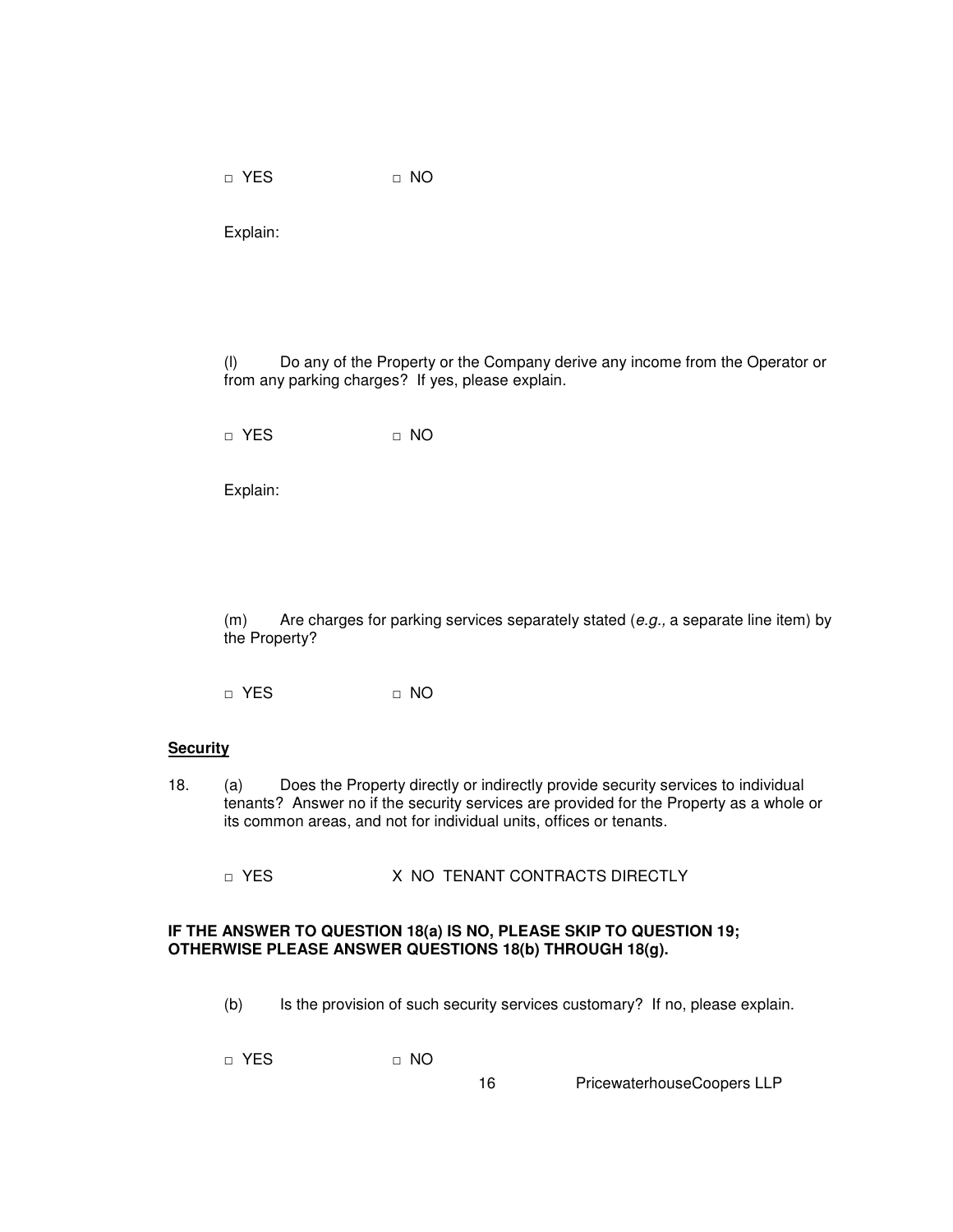(c) Who provides the security services?

□ PROPERTY EMPLOYEES □ MANAGER □ THIRD-PARTY

(d) Does the Property bear any portion of the cost or expense of providing security services to tenants? If yes, please explain.

□ YES □ NO

Explain:

(e) Does the Property derive any income in connection with security services provided to tenants? If yes, please explain.

□ YES □ NO □ N/A

Explain:

(f) Are tenants directly or indirectly charged by the Property for any security services provided at the Property? If yes, please explain.

□ YES □ NO

Explain:

(g) Are charges for such security services separately stated  $(e.g., a$  separate line item) by the Property?

□ YES □ NO

# **Janitorial Services**

17 PricewaterhouseCoopers LLP 19. (a) Does the Property directly or indirectly provide janitorial services to individual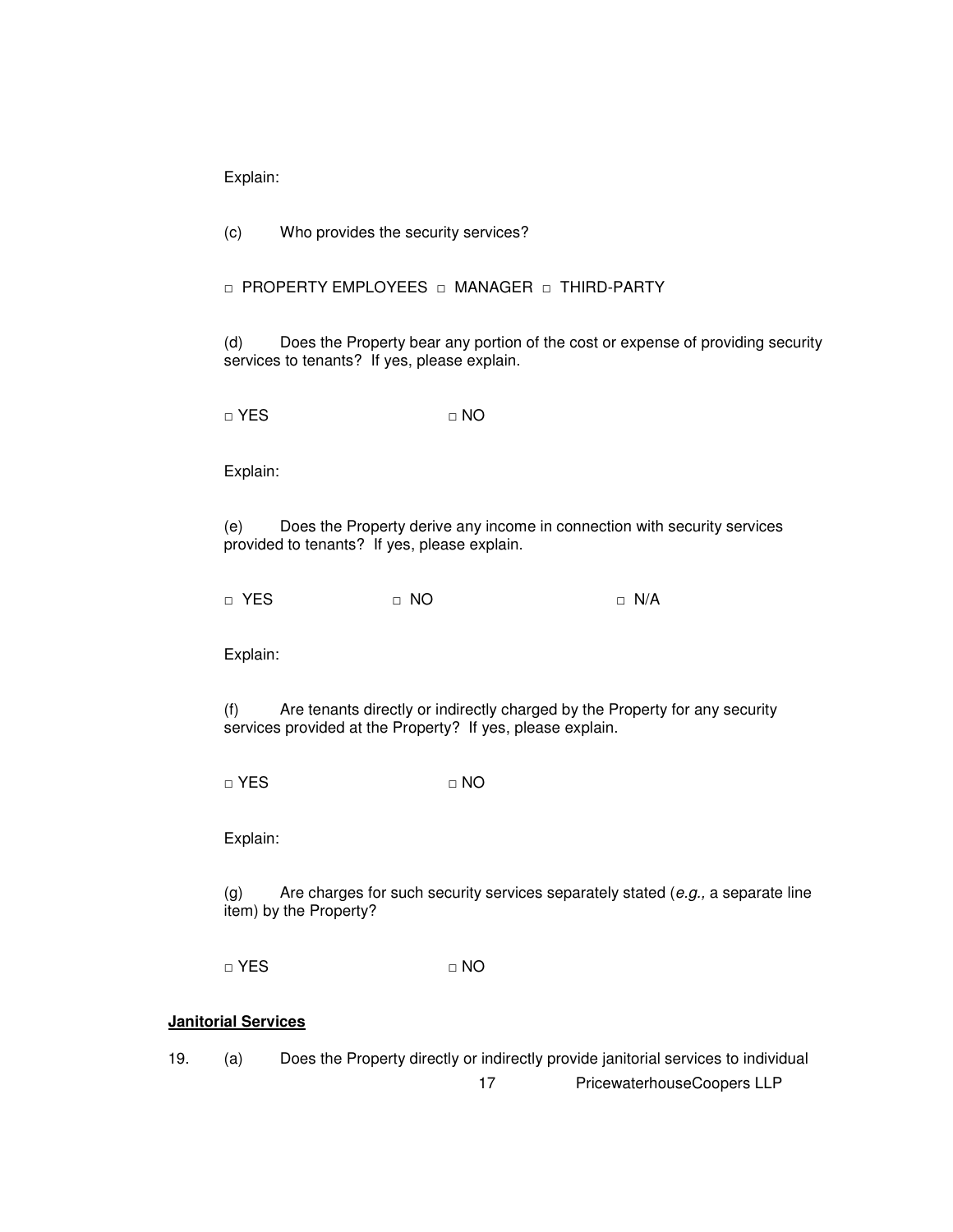tenants? Answer no if the janitorial services are provided for the Property as a whole or its common areas, and not for individual units, offices or tenants.

□ YES X NO

#### **IF THE ANSWER TO QUESTION 19(a) IS NO, PLEASE SKIP TO QUESTION 20; OTHERWISE, PLEASE ANSWER QUESTIONS 19(b) THROUGH 19(g).**

(b) Is the provision of such service customary? If no, please explain.

□ YES □ □ NO

Explain:

(c) Who provides the janitorial service?

□ PROPERTY EMPLOYEES □ MANAGER □ THIRD-PARTY

(d) Does the Property bear any portion of the cost or expense of providing janitorial services to tenants? If yes, please explain.

□ YES □ NO

Explain:

(e) Does the Property derive any income in connection with the janitorial services provided to tenants? If yes, please explain.

□ YES □ NO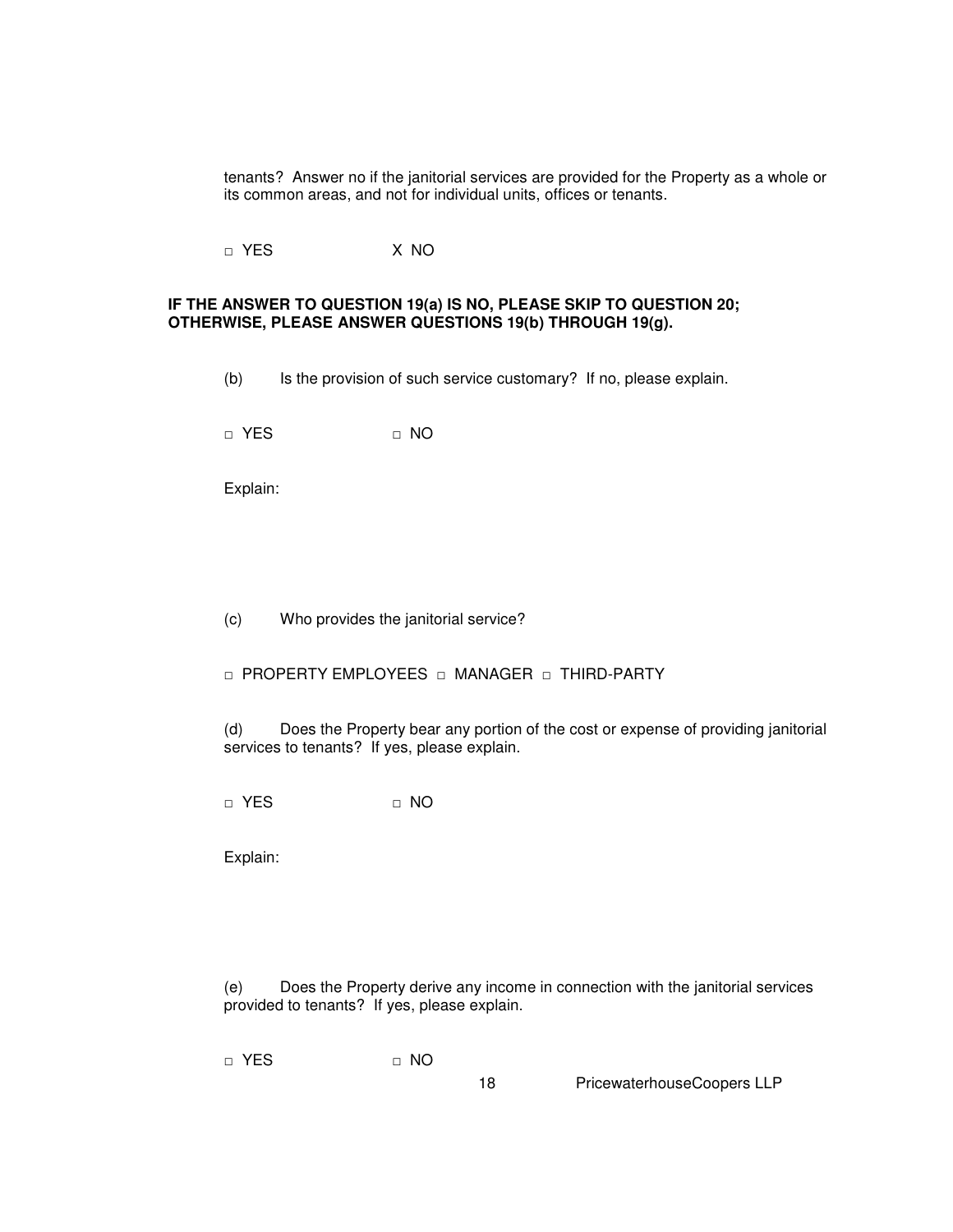(f) Are tenants directly or indirectly charged by the Property for any janitorial services provided at the Property? If yes, please briefly explain the manner in which these charges are determined (e.g., pro-rata based on relative square footage).

□ YES □ NO

Explain:

(g) Are charges for such janitorial services separately stated (e.g., a separate line item) by the Property?

□ YES □ NO

#### **Common Area Maintenance**

20. (a) Are the services and arrangements with respect to the Property's common area maintenance customary? If no, please explain.

 $X$  YES  $\Pi$  NO

Explain:

(b) Who maintains the Property's common areas? (Check more than one response if appropriate.)

□ PROPERTY EMPLOYEES □ MANAGER X THIRD-PARTY □ N/A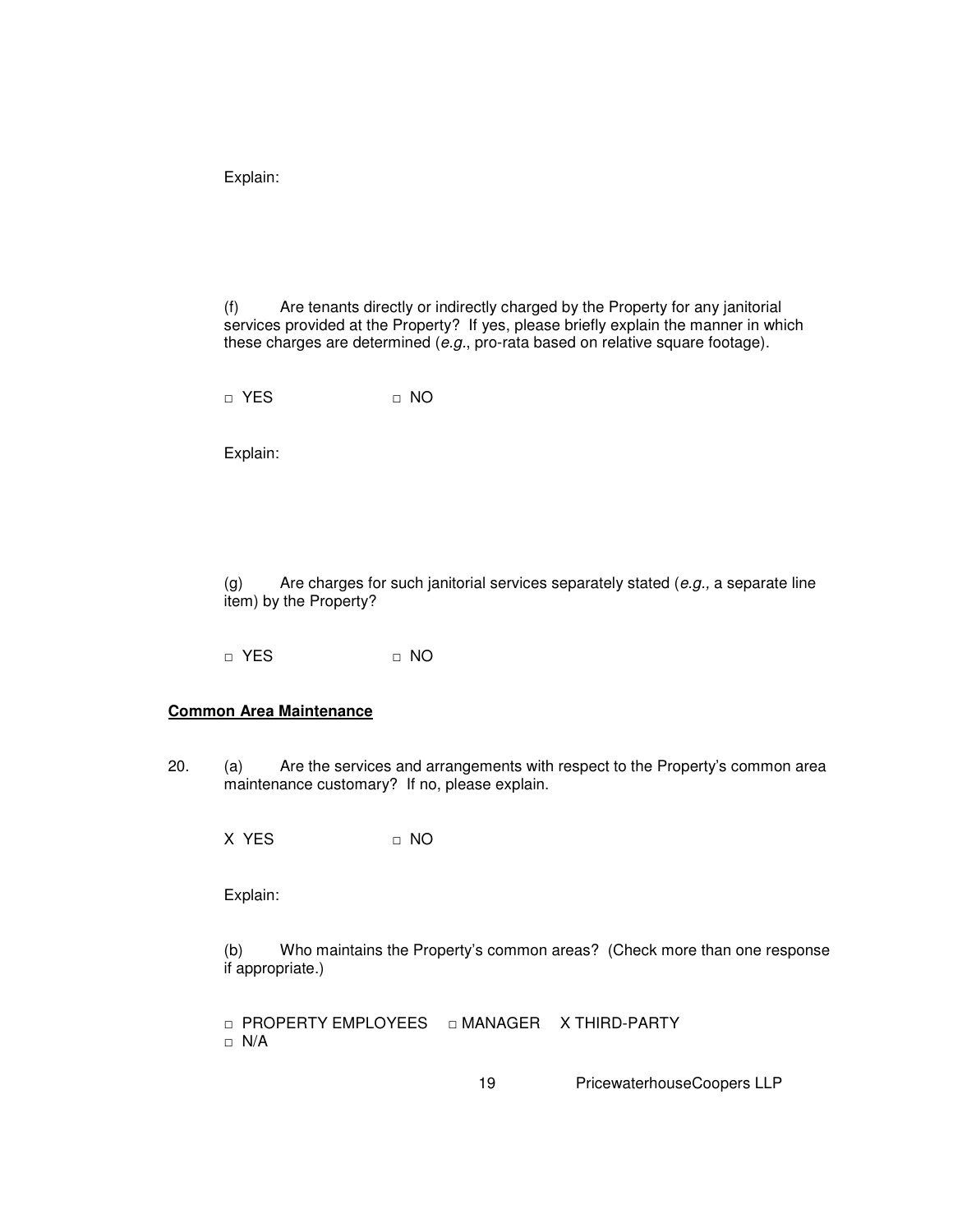(c) Does the Property bear any portion of the cost or expense of common area maintenance? If yes, please explain.

□ YES X NO – ONCE STARBURST BEGINS PAYING FOR THEIR SHARE OF BLDG 2

Explain:

(d) Are tenants charged for common area maintenance? If yes, please explain the manner in which these charges are determined (e.g., pro-rata based on relative square footage).

X YES □ NO

Explain: Pro-Rata share of the Project

(e) Are there any arrangements that could enable the Property to derive any profit in connection with the provision of common area maintenance services? If yes, please explain the nature of the arrangements giving rise to this income.

□ YES X NO

Explain:

#### **Transportation Services**

21. (a) Are any transportation services provided to tenants (or their employees or customers) by the Property? If yes, please explain.

□ YES X NO

Explain: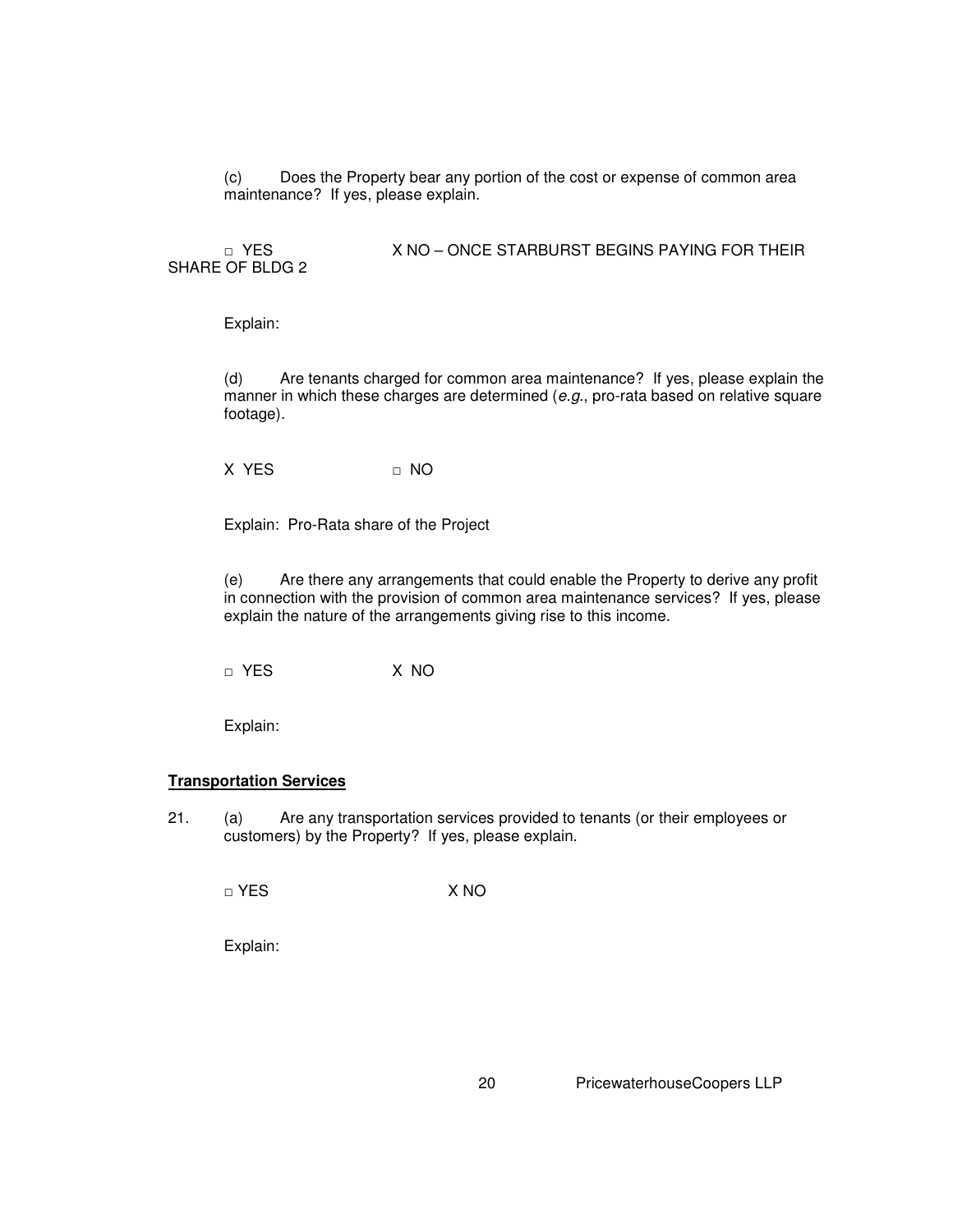## **IF THE ANSWER TO QUESTION 21(a) IS NO, PLEASE SKIP TO QUESTION 22; OTHERWISE PLEASE ANSWER QUESTIONS 21(b) THROUGH 21(e).**

(b) Is the provision of any such transportation services to tenants (or their employees or customers) customary? If no, please explain.

□ YES □ NO

Explain:

(c) Who provides the transportation services?

□ PROPERTY EMPLOYEES □ MANAGER □ THIRD-PARTY

(d) Does the Property bear any portion of the cost or expense of providing transportation services? If yes, please explain.

□ YES □ NO

Explain:

(e) Are there any arrangements that could enable the Property to derive any profit in connection with the provision of transportation services? If yes, please explain the nature of the arrangements giving rise to this income.

 $\Box$  YES  $\Box$  NO

Explain: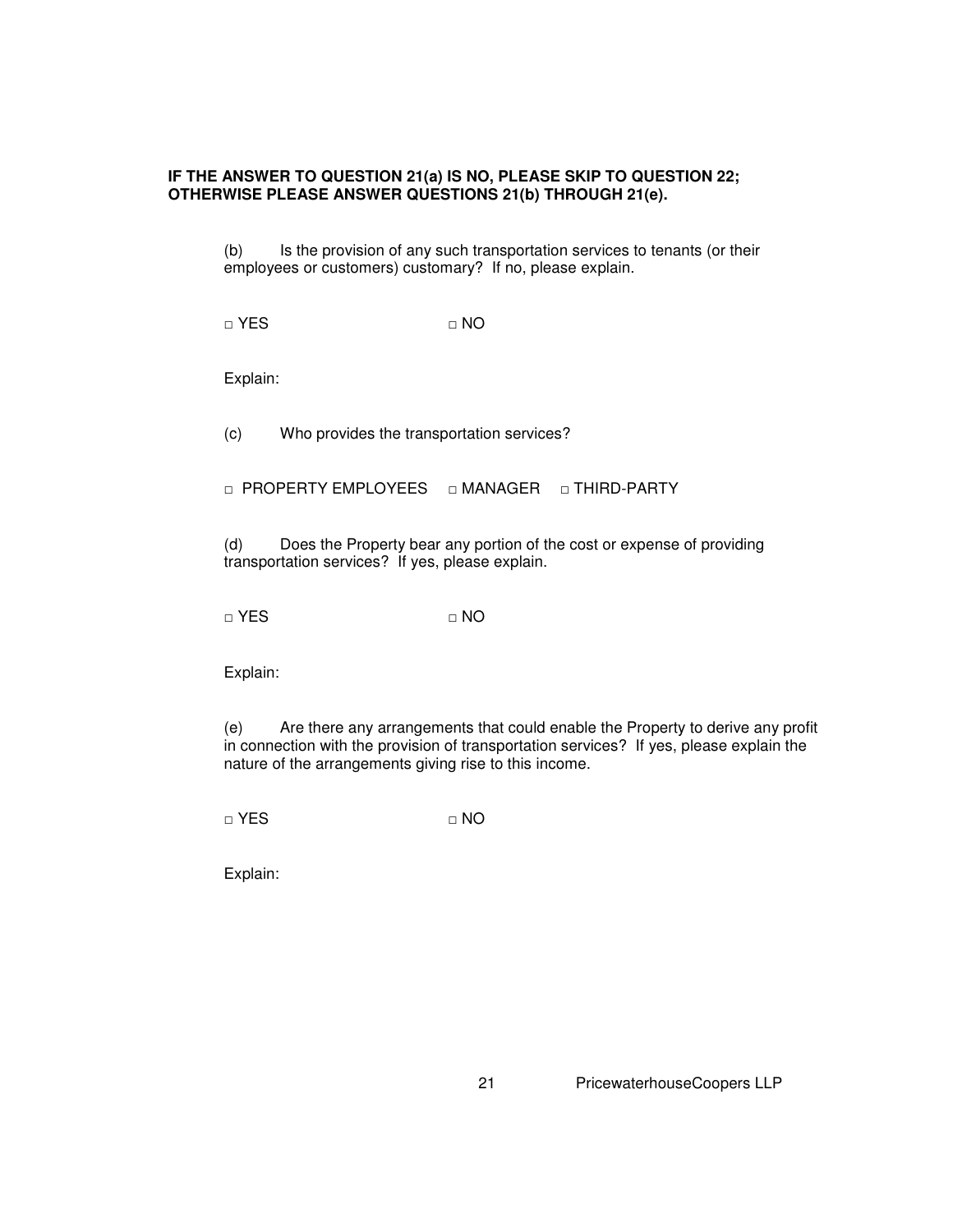## **Storage Space**

22. Does the Property separately lease any storage space at the Property?

□ YES X NO

Explain:

## **Placement of Advertisements**

- 23. (a) If placement of advertisement is provided, please answer the following questions :
	- (b) Please describe the service.
	- (c) Who provides the service?
	- (d) Who do the tenants contract with for the service?
	- (e) Who bills and collects fees for the service?

(f) Does the property collect any type of income or pay any expense with regard to the service?

- (g) Is any charge to tenants separately stated?
- (h) Are such services customary? If no, please explain.
- (i) Please attach a copy of marketing materials.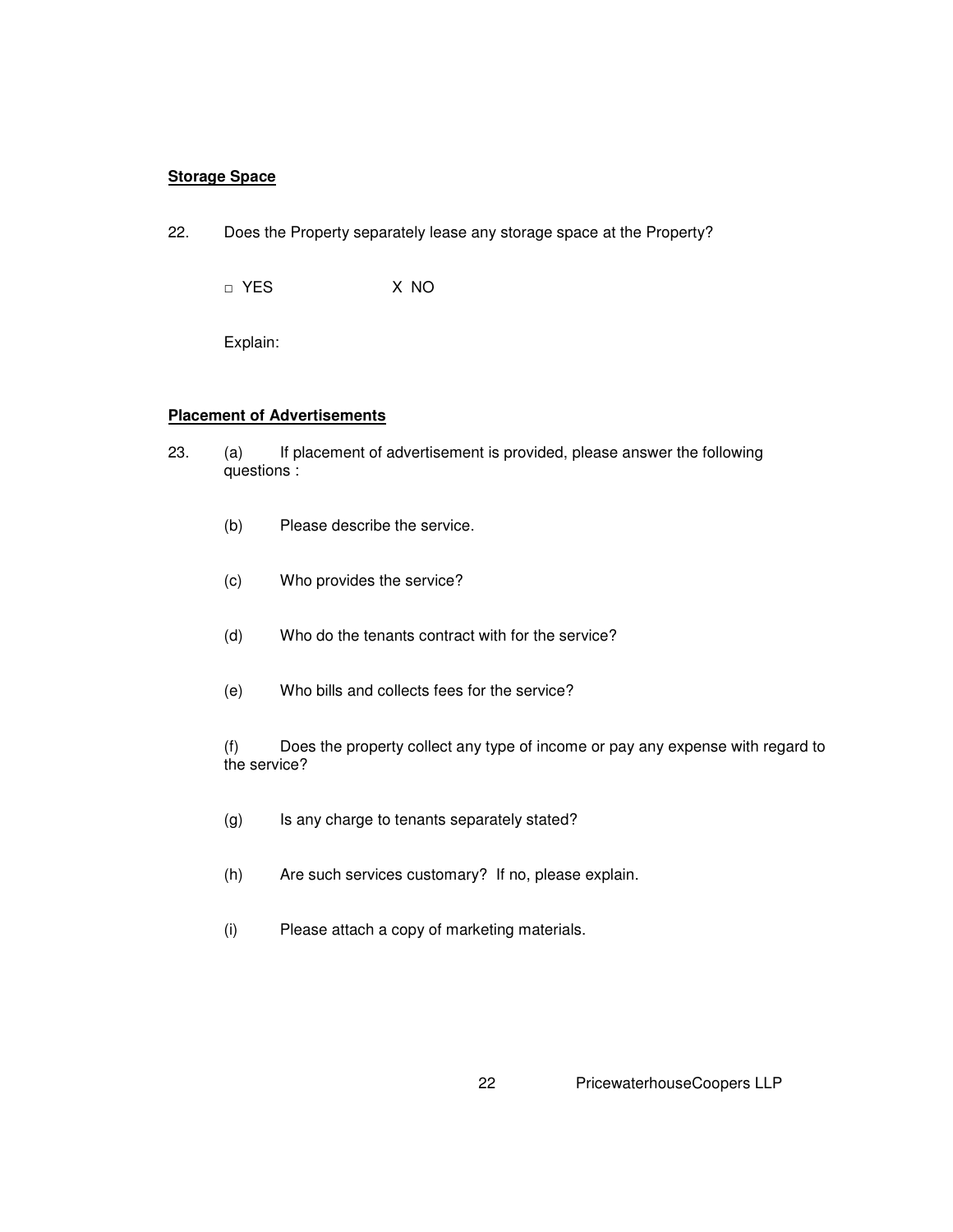#### **Miscellaneous**

24. Are any tenants charged by the Property any fee or other amount that is not customary?<sup>2</sup> If yes, please explain.

□ YES X NO

Explain:

25. (a) Does the Property render any services to any tenant (or to employees of any tenant) other than as disclosed above in this questionnaire (e.g., handyman, information services (e.g., LAN connections), day care, babysitters, food services, etc.)?

□ YES □ NO

Explain:

## **IF THE ANSWER TO QUESTION 25(a) IS NO, PLEASE SKIP TO QUESTION 26; OTHERWISE PLEASE ANSWER QUESTIONS 25(b) and 25(e).**

(b) Are all of the services described in the response to question 25(a) above customary? If no, please describe which services are not customary.

□ YES □ NO

Explain:

 $\frac{1}{2}$  Customary fees might include, in some markets, late payment fees, subleasing fees, application fees, credit check fees, release fees, etc.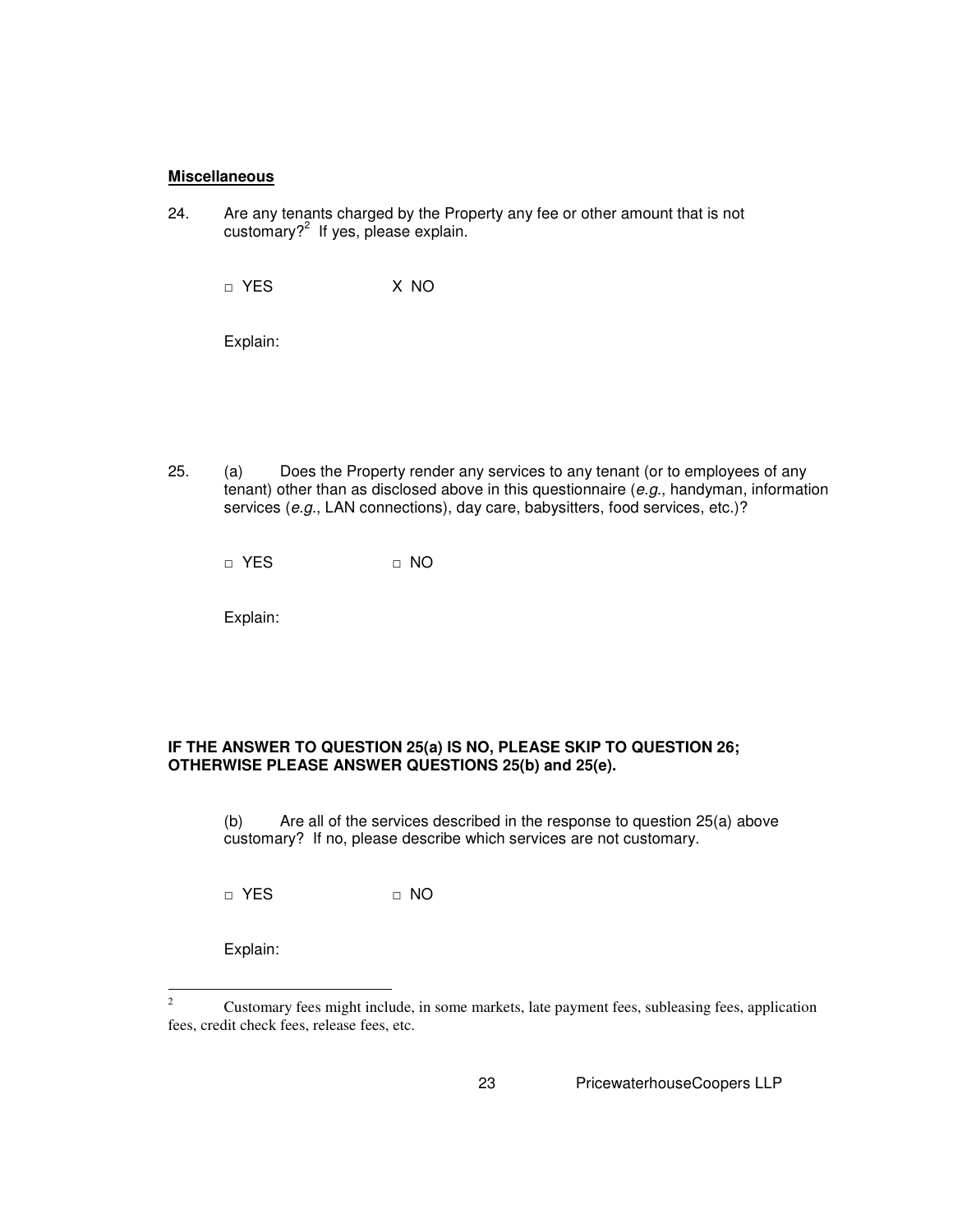(c) Who provides the service?

□ PROPERTY EMPLOYEES □ MANAGER □ THIRD-PARTY

(d) Does the Property directly or indirectly bear any costs or expenses of providing only non-customary services indicated in the response to question 25(b) above? If yes, please explain.

□ YES □ NO

Explain:

(e) Does the Property derive any income in connection with the non customary services indicated in response to questions 25(b) above? If yes, please explain.

□ YES □ NO

Explain:

26. (a) Are any services rendered to any tenant by third-party suppliers hired by the Property, other than as previously disclosed in this questionnaire?

□ YES X NO

(b) If the answer to question 26(a) above is yes, are all of those services customary? If not, please describe which services are not customary.

□ YES □ NO X N/A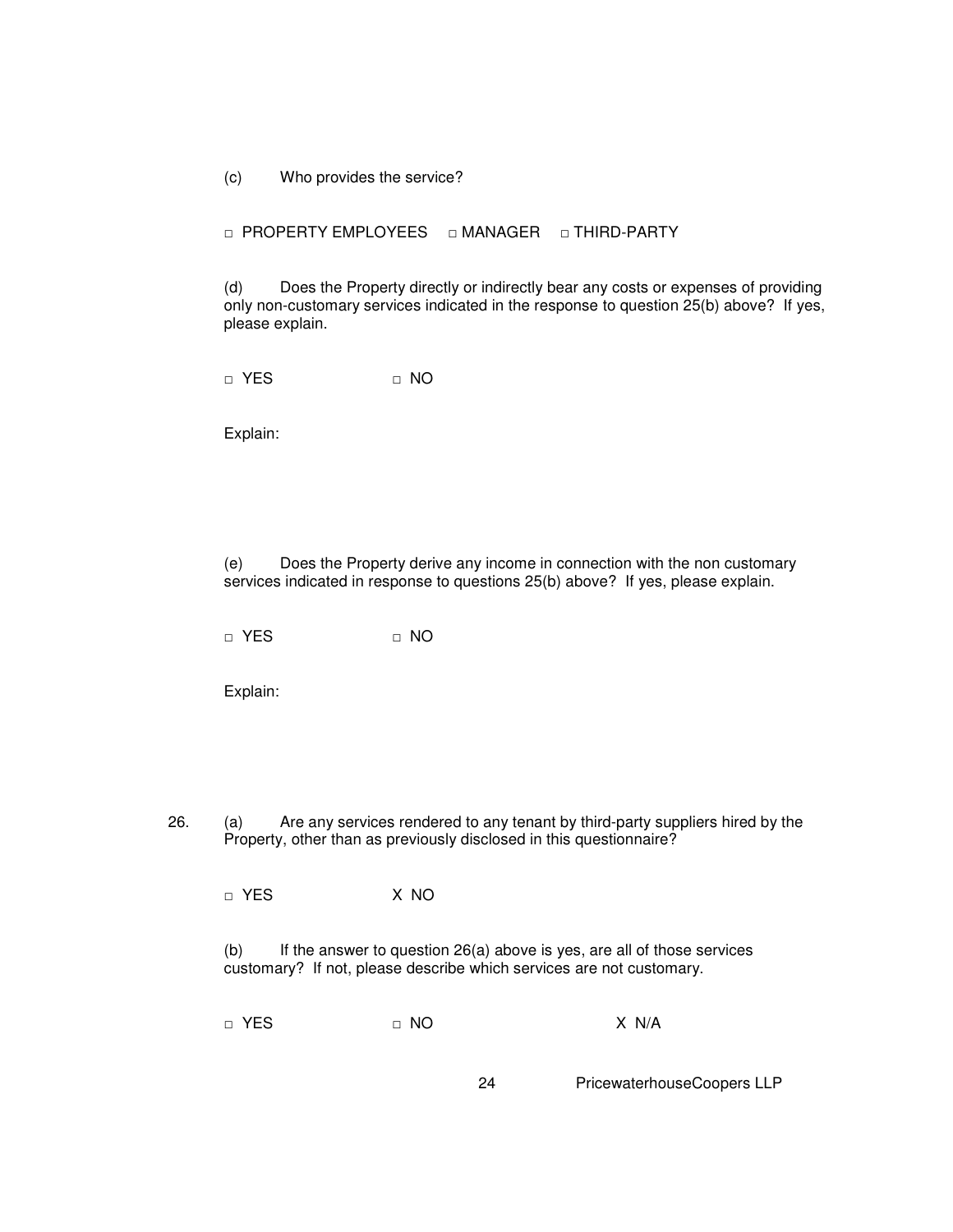27. Does the Property share in any income or compensation received by any third-party service provider with respect to the rendering of services to any tenant, other than as previously disclosed in this questionnaire? If yes, please explain the arrangements.

□ YES X NO

Explain:

28. Does the Property derive any income from any other relationship with any provider of services to tenants (excluding services that are customary) which is not otherwise disclosed in this questionnaire, including, but not limited to, any interest, dividend, fee or rental income? If yes, please explain the nature and amount of the income and the relationship.

□ YES X NO

Explain:

29. Does the Property engage in any revenue-generating activities not mentioned previously in this questionnaire (other than the rental of real property or the investment of excess cash)?

□ YES X NO

Explain: